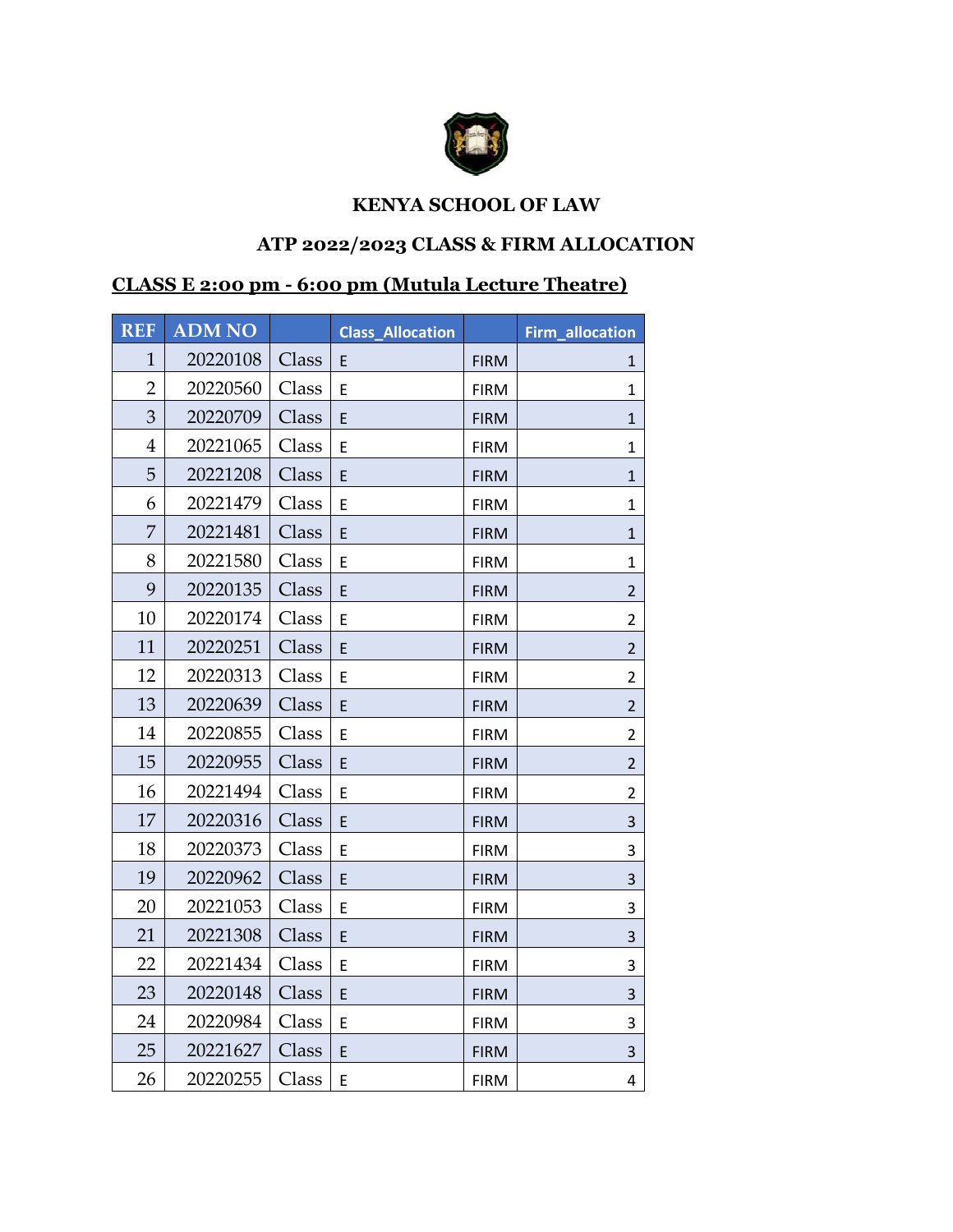| 27 | 20220354 | Class | E | <b>FIRM</b> | 4 |
|----|----------|-------|---|-------------|---|
| 28 | 20220604 | Class | E | <b>FIRM</b> | 4 |
| 29 | 20221022 | Class | E | <b>FIRM</b> | 4 |
| 30 | 20221025 | Class | E | <b>FIRM</b> | 4 |
| 31 | 20221131 | Class | E | <b>FIRM</b> | 4 |
| 32 | 20221221 | Class | E | <b>FIRM</b> | 4 |
| 33 | 20221553 | Class | E | <b>FIRM</b> | 4 |
| 34 | 20220097 | Class | E | <b>FIRM</b> | 5 |
| 35 | 20220447 | Class | E | <b>FIRM</b> | 5 |
| 36 | 20220542 | Class | Ε | <b>FIRM</b> | 5 |
| 37 | 20220694 | Class | E | <b>FIRM</b> | 5 |
| 38 | 20221222 | Class | Ε | <b>FIRM</b> | 5 |
| 39 | 20221407 | Class | E | <b>FIRM</b> | 5 |
| 40 | 20221464 | Class | Ε | <b>FIRM</b> | 5 |
| 41 | 20221525 | Class | E | <b>FIRM</b> | 5 |
| 42 | 20220364 | Class | Ε | <b>FIRM</b> | 6 |
| 43 | 20220456 | Class | E | <b>FIRM</b> | 6 |
| 44 | 20220718 | Class | E | <b>FIRM</b> | 6 |
| 45 | 20220828 | Class | E | <b>FIRM</b> | 6 |
| 46 | 20220960 | Class | E | <b>FIRM</b> | 6 |
| 47 | 20221280 | Class | E | <b>FIRM</b> | 6 |
| 48 | 20221438 | Class | Ε | <b>FIRM</b> | 6 |
| 49 | 20221890 | Class | E | <b>FIRM</b> | 6 |
| 50 | 20220351 | Class | Ε | <b>FIRM</b> | 7 |
| 51 | 20220578 | Class | E | <b>FIRM</b> | 7 |
| 52 | 20220597 | Class | E | <b>FIRM</b> | 7 |
| 53 | 20220745 | Class | E | <b>FIRM</b> | 7 |
| 54 | 20220751 | Class | Ε | <b>FIRM</b> | 7 |
| 55 | 20220774 | Class | E | <b>FIRM</b> | 7 |
| 56 | 20221115 | Class | E | <b>FIRM</b> | 7 |
| 57 | 20221899 | Class | E | <b>FIRM</b> | 7 |
| 58 | 20220202 | Class | E | <b>FIRM</b> | 8 |
| 59 | 20220416 | Class | E | <b>FIRM</b> | 8 |
| 60 | 20220454 | Class | E | <b>FIRM</b> | 8 |
| 61 | 20220736 | Class | E | <b>FIRM</b> | 8 |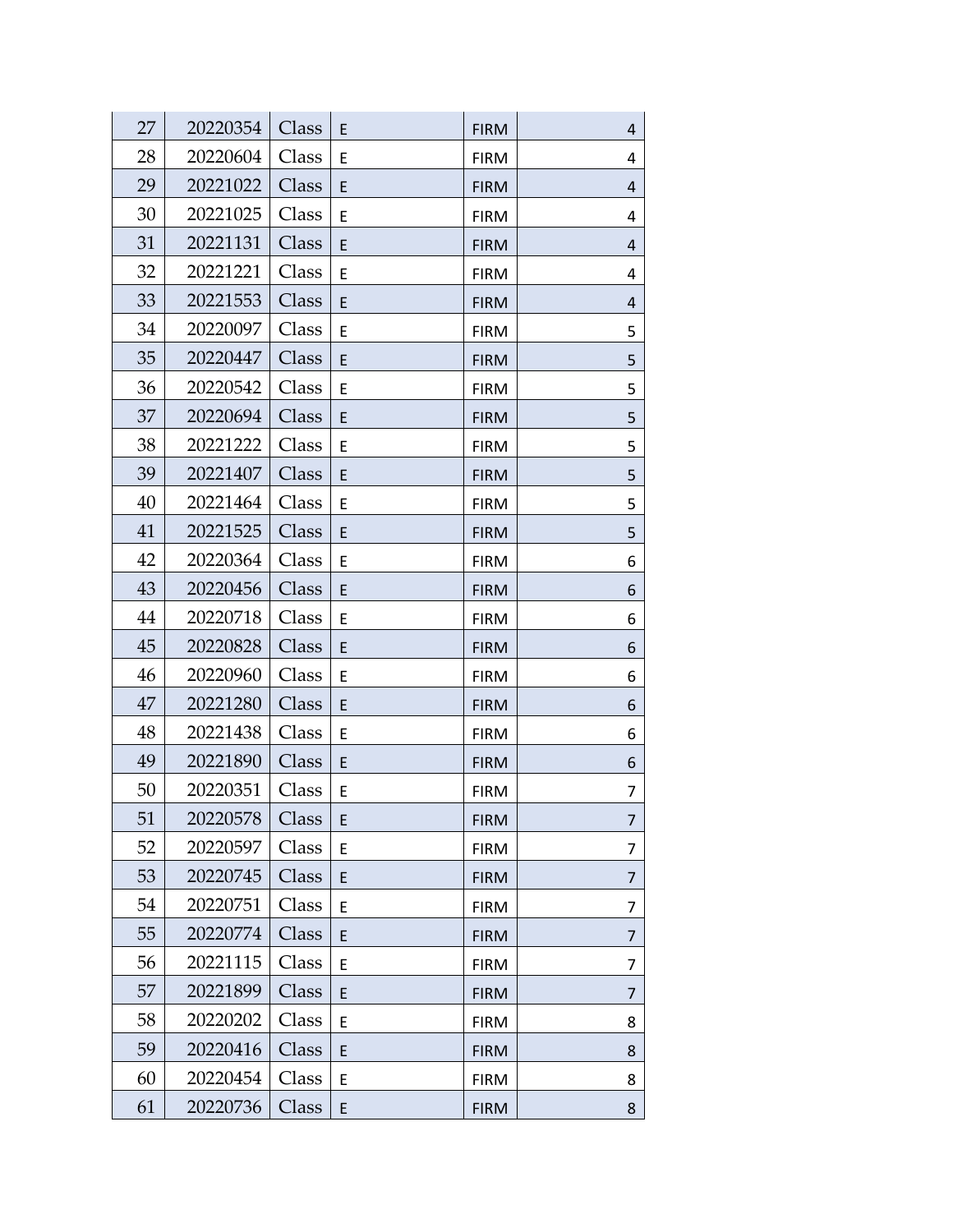| 62 | 20221405 | Class | Ε | <b>FIRM</b> | 8  |
|----|----------|-------|---|-------------|----|
| 63 | 20221519 | Class | E | <b>FIRM</b> | 8  |
| 64 | 20221543 | Class | E | <b>FIRM</b> | 8  |
| 65 | 20221562 | Class | E | <b>FIRM</b> | 8  |
| 66 | 20220273 | Class | E | <b>FIRM</b> | 9  |
| 67 | 20220339 | Class | E | <b>FIRM</b> | 9  |
| 68 | 20220489 | Class | E | <b>FIRM</b> | 9  |
| 69 | 20221522 | Class | E | <b>FIRM</b> | 9  |
| 70 | 20221538 | Class | E | <b>FIRM</b> | 9  |
| 71 | 20221565 | Class | E | <b>FIRM</b> | 9  |
| 72 | 20221941 | Class | E | <b>FIRM</b> | 9  |
| 73 | 20221637 | Class | E | <b>FIRM</b> | 9  |
| 74 | 20220063 | Class | Ε | <b>FIRM</b> | 10 |
| 75 | 20220204 | Class | E | <b>FIRM</b> | 10 |
| 76 | 20220358 | Class | E | <b>FIRM</b> | 10 |
| 77 | 20220444 | Class | E | <b>FIRM</b> | 10 |
| 78 | 20220473 | Class | E | <b>FIRM</b> | 10 |
| 79 | 20220482 | Class | E | <b>FIRM</b> | 10 |
| 80 | 20220609 | Class | E | <b>FIRM</b> | 10 |
| 81 | 20220610 | Class | E | <b>FIRM</b> | 10 |
| 82 | 20220018 | Class | E | <b>FIRM</b> | 11 |
| 83 | 20220124 | Class | E | <b>FIRM</b> | 11 |
| 84 | 20220144 | Class | E | <b>FIRM</b> | 11 |
| 85 | 20220149 | Class | E | <b>FIRM</b> | 11 |
| 86 | 20220786 | Class | Ε | <b>FIRM</b> | 11 |
| 87 | 20221070 | Class | E | <b>FIRM</b> | 11 |
| 88 | 20221311 | Class | E | <b>FIRM</b> | 11 |
| 89 | 20221404 | Class | E | <b>FIRM</b> | 11 |
| 90 | 20220552 | Class | Ε | <b>FIRM</b> | 12 |
| 91 | 20220658 | Class | E | <b>FIRM</b> | 12 |
| 92 | 20220702 | Class | E | <b>FIRM</b> | 12 |
| 93 | 20220747 | Class | E | <b>FIRM</b> | 12 |
| 94 | 20220754 | Class | E | <b>FIRM</b> | 12 |
| 95 | 20221088 | Class | E | <b>FIRM</b> | 12 |
| 96 | 20221332 | Class | E | <b>FIRM</b> | 12 |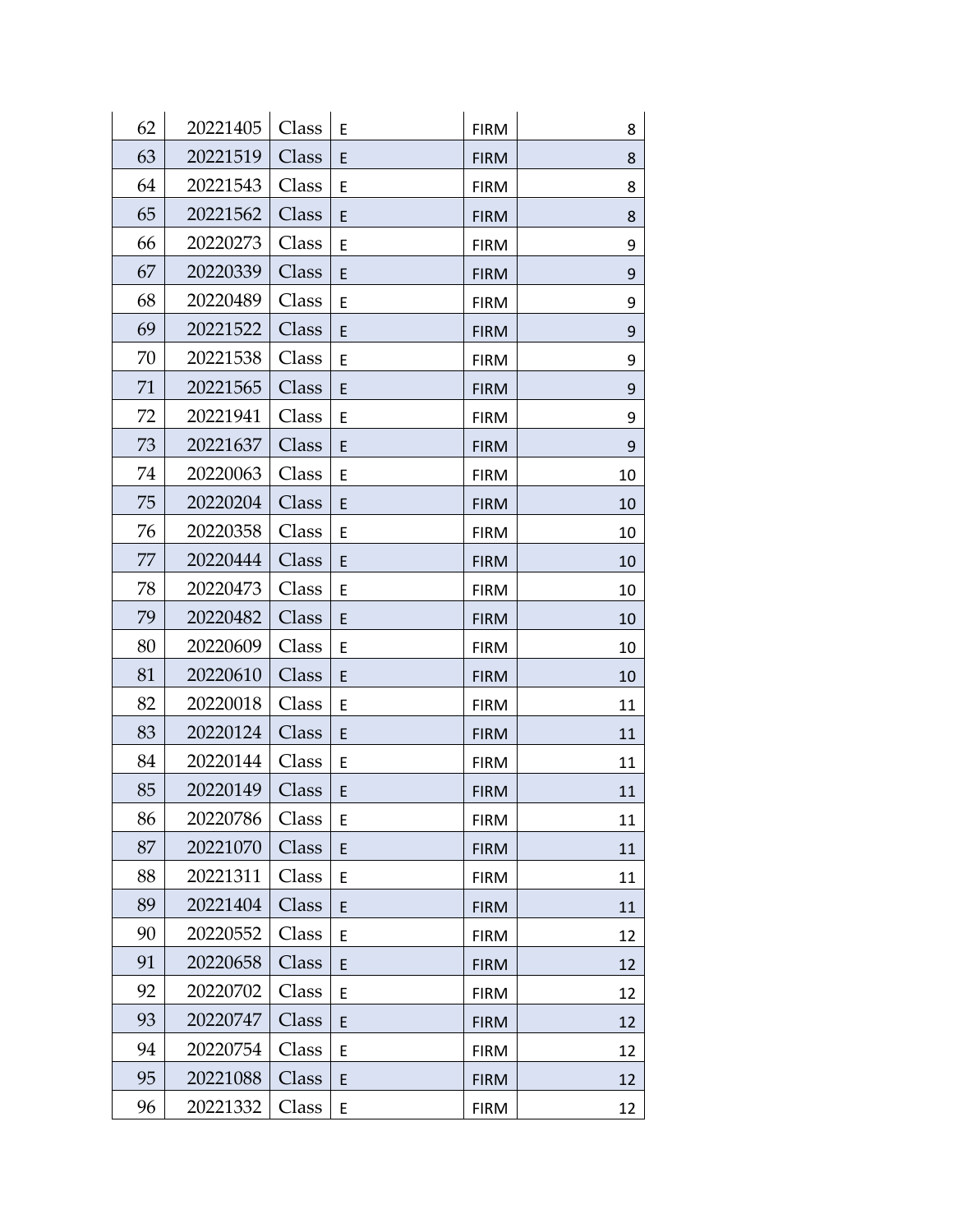| 97  | 20220032 | Class | E | <b>FIRM</b> | 13 |
|-----|----------|-------|---|-------------|----|
| 98  | 20220384 | Class | E | <b>FIRM</b> | 13 |
| 99  | 20220483 | Class | E | <b>FIRM</b> | 13 |
| 100 | 20220657 | Class | E | <b>FIRM</b> | 13 |
| 101 | 20220916 | Class | E | <b>FIRM</b> | 13 |
| 102 | 20221062 | Class | E | <b>FIRM</b> | 13 |
| 103 | 20220656 | Class | E | <b>FIRM</b> | 14 |
| 104 | 20220908 | Class | E | <b>FIRM</b> | 14 |
| 105 | 20221146 | Class | E | <b>FIRM</b> | 14 |
| 106 | 20221226 | Class | E | <b>FIRM</b> | 14 |
| 107 | 20221250 | Class | E | <b>FIRM</b> | 14 |
| 108 | 20221511 | Class | E | <b>FIRM</b> | 14 |
| 109 | 20221949 | Class | E | <b>FIRM</b> | 14 |
| 110 | 20220733 | Class | E | <b>FIRM</b> | 15 |
| 111 | 20220765 | Class | E | <b>FIRM</b> | 15 |
| 112 | 20221063 | Class | E | <b>FIRM</b> | 15 |
| 113 | 20221124 | Class | E | <b>FIRM</b> | 15 |
| 114 | 20221139 | Class | E | <b>FIRM</b> | 15 |
| 115 | 20221468 | Class | E | <b>FIRM</b> | 15 |
| 116 | 20221591 | Class | E | <b>FIRM</b> | 15 |
| 117 | 20221919 | Class | E | <b>FIRM</b> | 15 |
| 118 | 20220356 | Class | E | <b>FIRM</b> | 16 |
| 119 | 20220519 | Class | E | <b>FIRM</b> | 16 |
| 120 | 20220632 | Class | E | <b>FIRM</b> | 16 |
| 121 | 20221229 | Class | E | <b>FIRM</b> | 16 |
| 122 | 20221323 | Class | E | <b>FIRM</b> | 16 |
| 123 | 20221375 | Class | E | <b>FIRM</b> | 16 |
| 124 | 20221577 | Class | E | <b>FIRM</b> | 16 |
| 125 | 20220027 | Class | E | <b>FIRM</b> | 17 |
| 126 | 20220292 | Class | E | <b>FIRM</b> | 17 |
| 127 | 20220539 | Class | E | <b>FIRM</b> | 17 |
| 128 | 20220725 | Class | E | <b>FIRM</b> | 17 |
| 129 | 20220826 | Class | E | <b>FIRM</b> | 17 |
| 130 | 20220989 | Class | E | <b>FIRM</b> | 17 |
| 131 | 20221152 | Class | E | <b>FIRM</b> | 17 |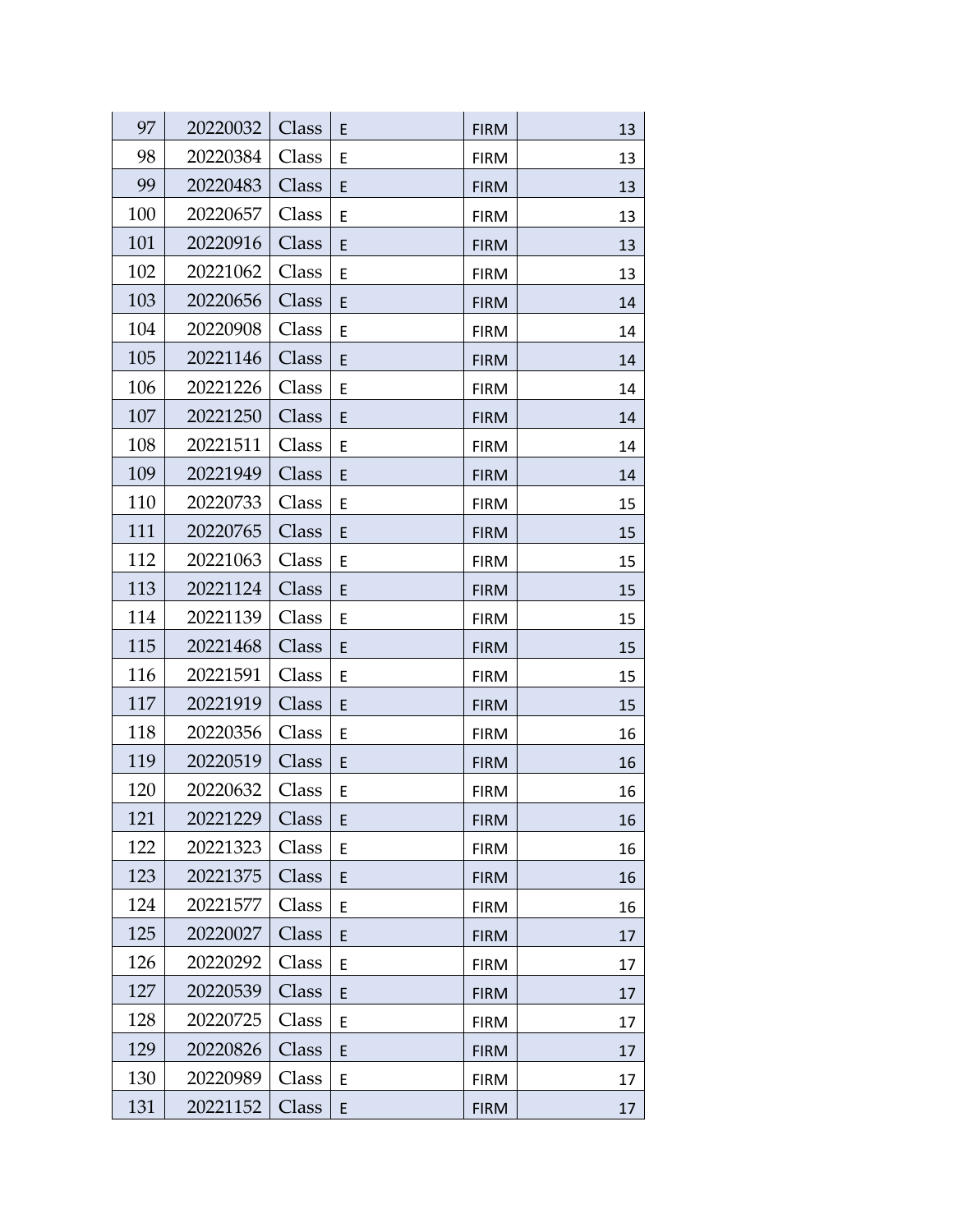| 132 | 20221578 | Class | Ε | <b>FIRM</b> | 17 |
|-----|----------|-------|---|-------------|----|
| 133 | 20220850 | Class | E | <b>FIRM</b> | 18 |
| 134 | 20220973 | Class | E | <b>FIRM</b> | 18 |
| 135 | 20221015 | Class | E | <b>FIRM</b> | 18 |
| 136 | 20221093 | Class | Ε | <b>FIRM</b> | 18 |
| 137 | 20221143 | Class | E | <b>FIRM</b> | 18 |
| 138 | 20221230 | Class | Ε | <b>FIRM</b> | 18 |
| 139 | 20221234 | Class | E | <b>FIRM</b> | 18 |
| 140 | 20221931 | Class | E | <b>FIRM</b> | 18 |
| 141 | 20220111 | Class | E | <b>FIRM</b> | 19 |
| 142 | 20220301 | Class | E | <b>FIRM</b> | 19 |
| 143 | 20220312 | Class | E | <b>FIRM</b> | 19 |
| 144 | 20220744 | Class | E | <b>FIRM</b> | 19 |
| 145 | 20220824 | Class | E | <b>FIRM</b> | 19 |
| 146 | 20221118 | Class | E | <b>FIRM</b> | 19 |
| 147 | 20221130 | Class | E | <b>FIRM</b> | 19 |
| 148 | 20220095 | Class | E | <b>FIRM</b> | 20 |
| 149 | 20220320 | Class | E | <b>FIRM</b> | 20 |
| 150 | 20220450 | Class | E | <b>FIRM</b> | 20 |
| 151 | 20220601 | Class | E | <b>FIRM</b> | 20 |
| 152 | 20220890 | Class | E | <b>FIRM</b> | 20 |
| 153 | 20221162 | Class | E | <b>FIRM</b> | 20 |
| 154 | 20221303 | Class | E | <b>FIRM</b> | 20 |
| 155 | 20221930 | Class | E | <b>FIRM</b> | 20 |
| 156 | 20220038 | Class | Ε | <b>FIRM</b> | 21 |
| 157 | 20220068 | Class | E | <b>FIRM</b> | 21 |
| 158 | 20220181 | Class | E | <b>FIRM</b> | 21 |
| 159 | 20220569 | Class | E | <b>FIRM</b> | 21 |
| 160 | 20220588 | Class | E | <b>FIRM</b> | 21 |
| 161 | 20220879 | Class | E | <b>FIRM</b> | 21 |
| 162 | 20220887 | Class | E | <b>FIRM</b> | 21 |
| 163 | 20220985 | Class | E | <b>FIRM</b> | 21 |
| 164 | 20220183 | Class | E | <b>FIRM</b> | 22 |
| 165 | 20220326 | Class | E | <b>FIRM</b> | 22 |
| 166 | 20220368 | Class | E | <b>FIRM</b> | 22 |